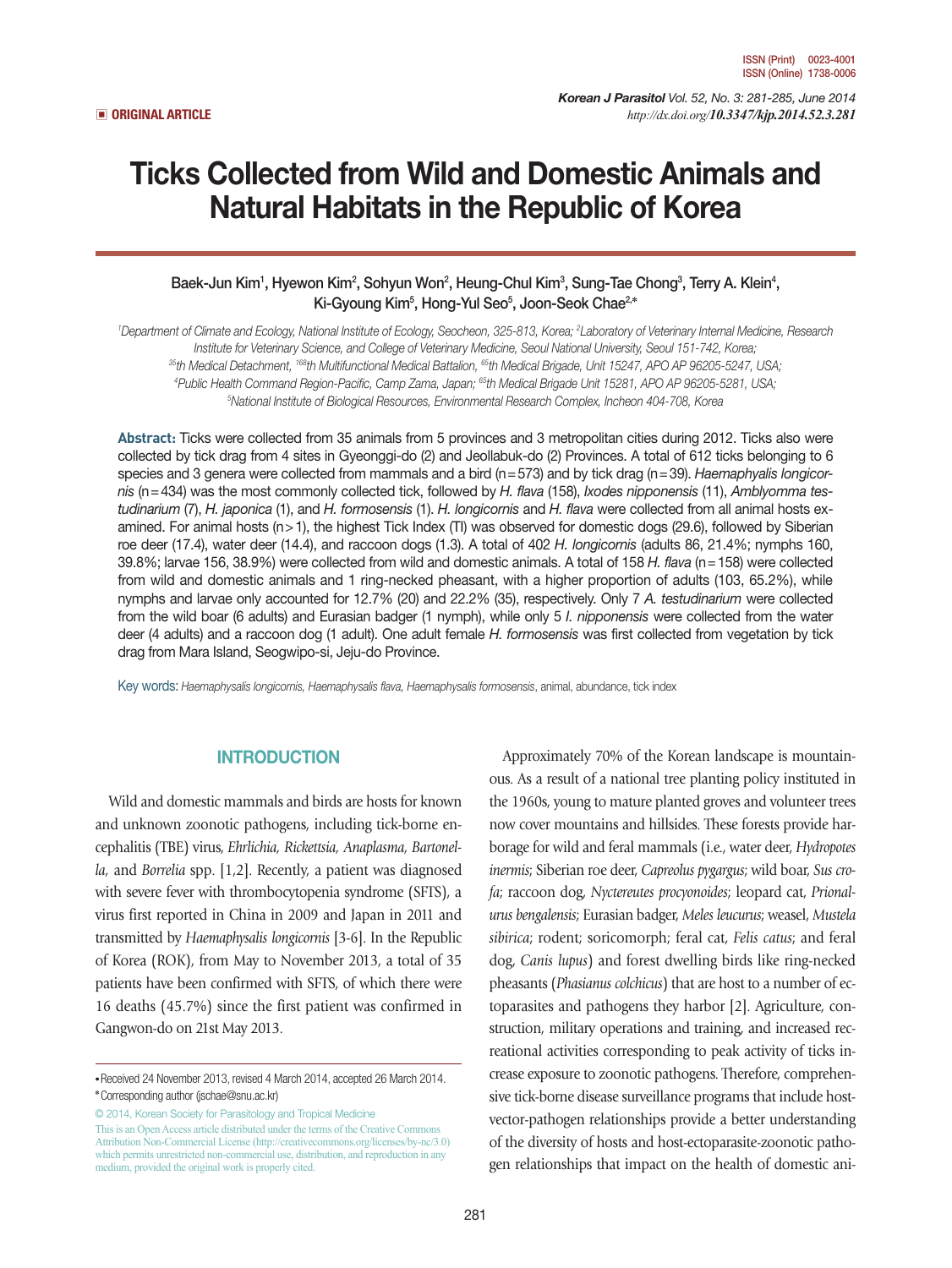mals, birds, and humans.

The purpose of this tick surveillance program was to identify hosts, associated ticks, and zoonotic pathogens (reported separately), and tick indices (TIs) for ticks collected from wild and domestic mammals, birds, and vegetation in the ROK.

## MATERIALS AND METHODS

Ticks were collected from wild and domestic mammals, a ring-necked pheasant, and vegetation (tick drag) in the ROK as a part of the National Institute of Biological Resources (NIBR) project (Fig. 1). Mammals and a bird were examined for ectoparasites and ticks removed and provided to Seoul National University (SNU) through the SNU sampling network (e.g., wildlife rescue centers, veterinary hospitals, zoos, and legal hunters) during 2012 (Table 1). Mammals and a bird were identified to species using morphological methods and given a unique collection number. Ticks removed were placed in 15



Fig. 1. Map of the surveyed areas. IC, Incheon; SU, Seoul; AS, Ansan; CJ, Cheongju; DJ, Daejeon; WJ, Wanju; JJ, Jeonju (Jeollabuk-do); JJ, Jeju (Jeju-do); SGP, Seogwipo; MR, Mara-do.

or 50 ml conical tubes containing 100% ethyl alcohol (EtOH), and labeled with a unique collection number. Ticks also were collected and transported to SNU from vegetation (e.g., mainly grass and shrub vegetation at deer and cattle farms, province and local parks, and resident areas) by SNU researchers during 2012. Ticks collected by drag were similarly placed in conical tubes with 100% EtOH and labeled with a unique collection number. Ticks were identified to species, developmental stage, and sex (adults) under a dissecting microscope using conventional taxonomic keys [7-9]. Mammals and a bird that were rescued, killed on highways, or legally hunted were examined under separate institutional approved animal use protocols. TIs were calculated as: the numbers of ticks collected from hosts/total number of hosts, by species.

#### RESULTS

A total of 573 ticks belonging to 3 genera (*Haemaphysalis, Ixodes*, and *Amblyomma*) and 6 species were collected from 27 wild (4 families, 5 species) and 7 domestic (1 family, 1 species) mammals and from 1 ringed-necked pheasant (Table 1). A total of 9 Siberian roe deer were examined for ticks, followed by water deer (8), raccoon dogs (8), and domestic dogs (7), wild boar (1), Eurasian badger (1), and ring-necked pheasant (1).

Among the ticks collected, *H. longicornis* (402) was the most frequently collected species from mammalian/avian hosts, followed by *H. flava* (158), *A. testudinarium* (7), *H. nipponensis* (5), and *H. japonica* (1) (Table 1). In addition, a total of 39 ticks belonging to 3 species (*H. longicornis, H. formosensis,* and *I. nipponensis*) were collected from vegetation by tick drag. *H. flava* had the broadest host range (n=7), followed by *H. longicornis*  $(n=5)$ , *A. testudinarium*  $(n=2)$ , *I. nipponensis*  $(n=2)$ , and *H. japonica* (n=1) (Table 2). *A. testudinarium* was collected only from the wild boar (6 ticks) and Eurasian badger (1), while *I. nipponensis* was collected from water deer (4) and raccoon dog (1) and by tick drag (6). *H. longicornis* and/or *H. flava* were collected from all animal hosts, while *H. japonica* (1 tick) was collected only from domestic dogs (Table 2).

Excluding the wild boar, Eurasian badger, and ring-necked pheasant, which were collected only once, the highest TI was observed for domestic dogs (29.6) (Table 2). For wild mammals, the highest TI was observed for Siberian roe deer (17.4), followed by water deer (14.4) and raccoon dogs (1.3). *H. longicornis* nymphs (160, 39.8%) and larvae (156, 38.8%) were collected more frequently than adults (86, 21.4%) (Table 3).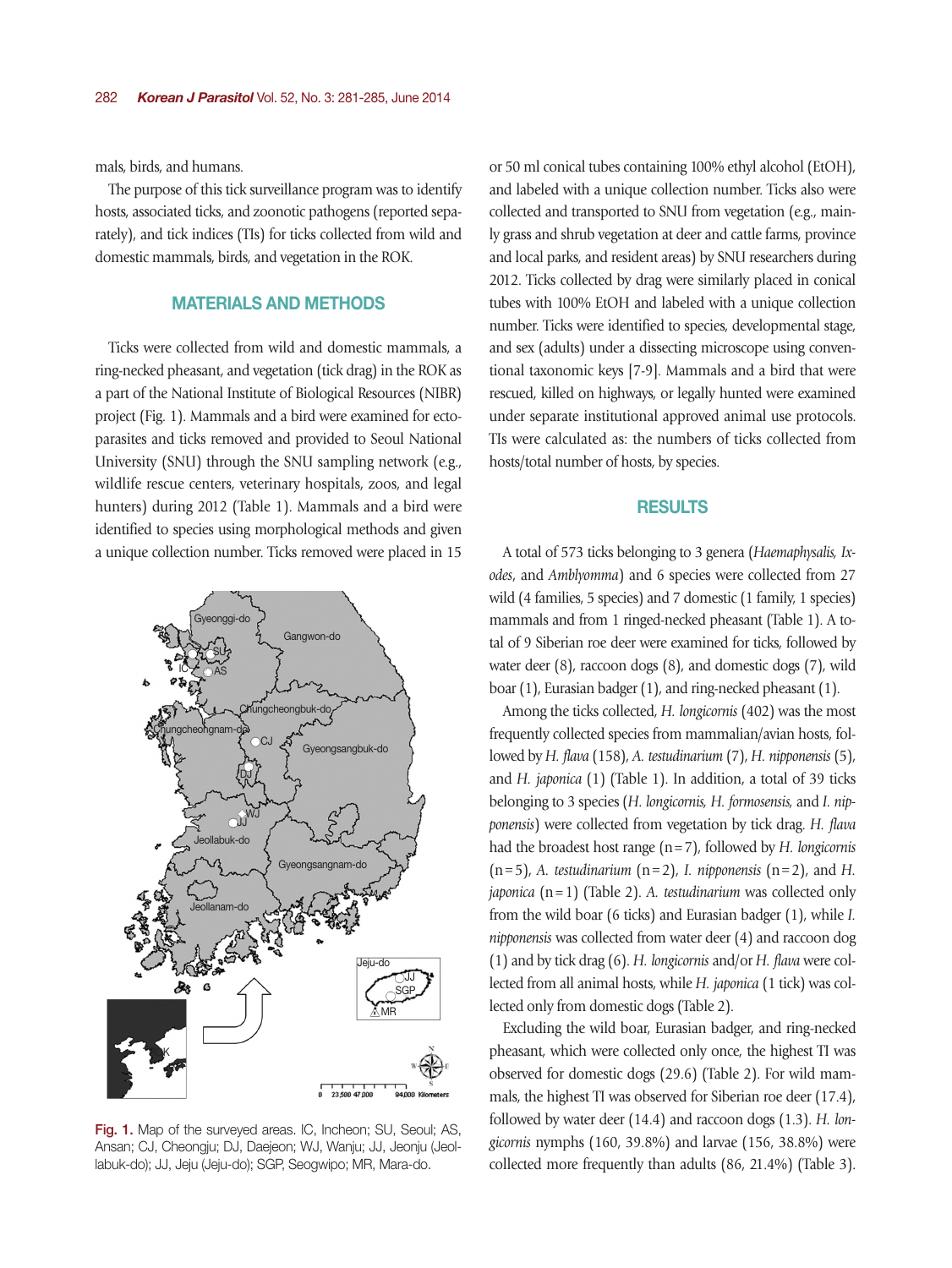| Collection method                                | <b>Species</b>           | Number<br>examined | Locality          | <b>HL</b>      | <b>HF</b>      | <b>HFO</b>     | <b>HJ</b>               | IN | AT             | Total          |
|--------------------------------------------------|--------------------------|--------------------|-------------------|----------------|----------------|----------------|-------------------------|----|----------------|----------------|
| Animal                                           |                          |                    |                   |                |                |                |                         |    |                |                |
| Wild boar $(n = 1)$                              | Sus crofa                | 1                  | Jeollabuk-do      |                | 22             |                |                         |    | 6              | 28             |
| Water deer $(n=8)$                               | Hydropotes inermis       | 5                  | Jeollabuk-do      |                | $\overline{2}$ |                |                         | 3  |                | 6              |
|                                                  |                          | 2                  | Gyeonggi-do       | 105            |                |                |                         |    |                | 106            |
|                                                  |                          |                    | Chungcheongbuk-do |                | $\overline{2}$ |                |                         |    |                | 3              |
| Siberian roe deer $(n=9)$                        | Capreolus pygargus       | 9                  | Jeju-do           | 155            | $\overline{2}$ |                |                         |    |                | 157            |
| Eurasian badger $(n = 1)$                        | Meles leucurus           | $\overline{1}$     | Jeollabuk-do      | $\overline{2}$ | 52             |                |                         |    |                | 55             |
| Raccoon dog $(n=8)$                              | Nyctereutes procyonoides | $\overline{1}$     | Chungcheongbuk-do |                |                |                |                         |    |                | $\overline{2}$ |
|                                                  |                          | 7                  | Jeollabuk-do      | 6              | $\overline{2}$ |                |                         |    |                | 8              |
| Domestic dog $(n=7)$                             | Canis lupus              |                    | Seoul-si          | 84             |                |                |                         |    |                | 84             |
|                                                  |                          |                    | Incheon-si        | 48             |                |                |                         |    |                |                |
|                                                  |                          | 2                  | Gyeonggi-do       |                | 6              |                |                         |    |                | 56             |
|                                                  |                          |                    | Daejeon-si        |                | 44             |                |                         |    |                | 45             |
|                                                  |                          | 2                  | Jeollabuk-do      |                | 22             |                |                         |    |                | 22             |
| Ring-necked pheasant $(n=1)$ Phasianus colchicus |                          | 1                  | Jeollabuk-do      |                |                |                |                         |    |                |                |
| Subtotal                                         |                          | 35                 |                   | 402            | 158            | $\overline{0}$ | $\overline{1}$          | 5  | $\overline{7}$ | 573            |
| Tick drag                                        |                          |                    |                   |                |                |                |                         |    |                |                |
| Vegetation $(n=4)$                               |                          | $\overline{2}$     | Gyeonggi-do       | 31             |                |                |                         | 6  |                | 37             |
|                                                  |                          |                    | Jeollabuk-do      |                |                |                |                         |    |                |                |
|                                                  |                          |                    | Jeollanam-do      |                |                | 1              |                         |    |                |                |
| Subtotal                                         |                          | $\overline{4}$     |                   | 32             | $\Omega$       |                | $\Omega$                | 6  | $\Omega$       | 39             |
| Total                                            |                          | 39                 |                   | 434            | 158            | $\overline{1}$ | $\overline{\mathbf{1}}$ | 11 | $\overline{7}$ | 612            |

Table 1. Host animal, tick drag, species of ticks collected, and locality

HL, *Haemaphysalis longicornis*; HF, *Haemaphysalis flava*; HFO, *Haemaphysalis formosensis*; HJ, *Haemaphysalis japonica*; IN, *Ixodes nipponensis;* AT, *Amblyomma testudinarium*.

Table 2. Host, species of ticks, stage of tick development, and sex (adults), 2012

| Family               | Host common<br>name  | <b>Number</b><br>examined | <b>Species</b>                                 | Larvae $(\%)$          | Nymphs (%)               | Adults<br>$(male)$ $(\%)$ | Adults<br>(female) $(\%)$     | <b>Adults</b><br>$(total)$ $(\%)$                             | Total                      | T <sup>a</sup> |
|----------------------|----------------------|---------------------------|------------------------------------------------|------------------------|--------------------------|---------------------------|-------------------------------|---------------------------------------------------------------|----------------------------|----------------|
| Suidae               | Wild boar            | 1                         | H. flava<br>A. testudinarium                   |                        |                          | 22 (100.0)<br>6(100.0)    |                               | 22 (100.0)<br>6(100.0)                                        | 22<br>6                    | 28.0           |
| Cervidae             | Water deer           | 8                         | H. longicornis<br>H. flava<br>I. nipponensis   | (95.3)<br>101          | (3.8)<br>4<br>(20.0)     | (25.0)                    | 1 (0.9)<br>4(80.0)<br>3(75.0) | (0.9)<br>$\mathbf{1}$<br>(80.0)<br>$\overline{4}$<br>4(100.0) | 106<br>5<br>$\overline{4}$ | 14.4           |
|                      | Siberian roe deer    | 9                         | H. longicornis<br>H. flava                     | (0.6)<br>1(50.0)       | (45.8)<br>71             | 25<br>(16.1)              | 58 (37.4)<br>1(50.0)          | (53.5)<br>83<br>(50.0)<br>1                                   | 155<br>$\overline{2}$      | 17.4           |
| Mustelidae           | Eurasian badger      | 1                         | H. longicornis<br>H. flava<br>A. testudinarium | 2(100.0)<br>(1.9)      | 18<br>(34.6)<br>1(100.0) | 26<br>(50.0)              | 7(13.5)                       | 33<br>(63.5)                                                  | $\mathbf{2}$<br>52         | 55.0           |
| Canidae              | Raccoon dog          | 8                         | H. longicornis<br>H. flava<br>I. nipponensis   | 2(33.3)                | 2(33.3)                  | (33.3)<br>1(100.0)        | 2(33.3)<br>2(66.7)            | 2(33.3)<br>3(100.0)<br>1(100.0)                               | 6<br>3<br>1                | 1.3            |
|                      | Domestic dog         | $\overline{7}$            | H. longicornis<br>H. flava<br>H. japonica      | 50(100.0)<br>33 (45.2) | 83<br>(62.4)             | 10(13.7)<br>1(100.0)      | 30(41.1)                      | 40<br>(54.8)<br>1(100.0)                                      | 133<br>73<br>1             | 29.6           |
| Phasianidae<br>Total | Ring-necked pheasant | 35                        | H. flava                                       | (33.3)<br>191          | 1(100.0)<br>181 (31.6)   | (16.2)<br>93              | 108(18.8)                     | (35.1)<br>201                                                 | 1<br>573                   | 1.0<br>4.2     |

<sup>a</sup>TI (tick index) = total no. of ticks collected/total no. of animals examined.

In contrast, *H. flava* adults (103, 65.2%) were more commonly collected than nymphs (20, 12.7%) and larvae (35, 22.2%).

## **DISCUSSION**

In our study, *H. flava* had the broadest host range, followed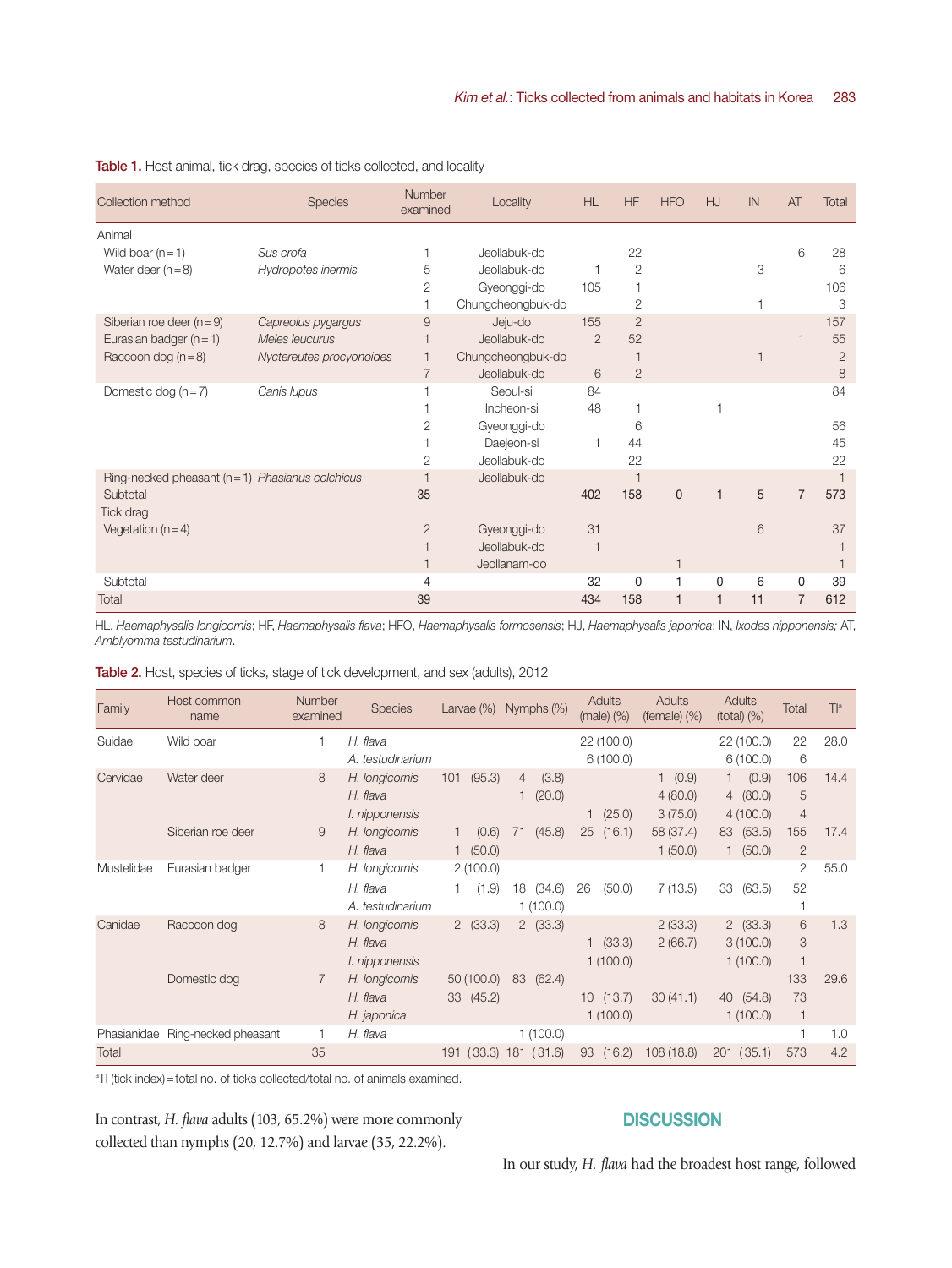| <b>Tick species</b>       | Larvae $(\%)$ | Nymphs (%) | Adults (male) (%) | Adults (female) (%) | Adults (all) (%) | Total $(\%)$  |
|---------------------------|---------------|------------|-------------------|---------------------|------------------|---------------|
| Haemaphysalis longicornis | 156 (38.8)    | 160 (39.8) | (6.2)<br>25       | 61(15.2)            | 86 (21.4)        | 402 (70.2)    |
| Haemaphysalis flava       | 35(22.2)      | 20(12.7)   | (37.3)<br>59      | 44 (27.8)           | 103 (65.2)       | (27.6)<br>158 |
| Haemaphysalis japonica    |               |            | 1(100.0)          |                     | 1 (100.0)        | (0.2)         |
| Ixodes nipponensis        |               |            | 2(40.0)           | 3(60.0)             | 5(100.0)         | (0.9)<br>5    |
| Amblyomma testudinarium   |               | (14.3)     | 6(87.5)           |                     | 6(85.7)          | (1.2)         |
| Total                     | 191 (33.3)    | 181 (31.6) | (16.2)<br>93      | 108(18.8)           | (35.1)<br>201    | 573 (100.0)   |

Table 3. No. (%) of ticks by species, stage of development, and sex (adults) collected from mammals and birds, 2012

by *H. longicornis, A. testudinarium, I. nipponensis*, and *H. japonica*. By contrast, in a previous survey of wild mammal hosts, 70 *I. nipponensis* were collected from water deer, Siberian roe deer, and 3 other mammalian species, whereas only 1 *H. japonica* was collected from a water deer, and no *A. testudinarium* was collected from any of the mammals examined [10].

The highest TI was observed for domestic dogs, some of which seemed to be exposed to tick habitats of tall grasses and forested areas. For wild mammals, the highest TI was observed for Siberian roe deer, followed by water deer and raccoon dogs. In a separate study, the raccoon dog demonstrated a very high TI (38.0), while similar TIs were observed for water deer (16.4) and Siberian roe deer (9.0) [10]. Variability in observed TIs is likely due to differences in sample sizes, areas surveyed, and dates of collection.

 Similar to other studies, *H. longicornis* was the predominant tick collected from wild and domestic animals in the ROK [10, 11]. *I. nipponensis* was infrequently collected in this study; however, it is the primary tick collected from small mammals [10, 12] and has been implicated in the transmission and maintenance of tick-borne pathogens to humans in the ROK [10,12- 16].

One adult female *H. formosensis* was first collected from vegetation by tick drag on Mara Island, Seogwipo-si, Jeju-do, a migratory bird stopover island during their spring and fall migration to breeding and feeding grounds, respectively. *H. formosensis* nymphs were reported from neighboring countries and also was collected from migratory birds during 2010-2012 [17]. Further investigation need to be conducted to determine if *H. formosensis* has become established on the island and, if so, how well it adapted there or other places.

## ACKNOWLEDGMENTS

This research was funded by the National Institute of Biological Resources (2012). This project was partially funded by

the Armed Forces Health Surveillance Center, Global Emerging Infections Surveillance and Response Systems (AFHSC-GEIS) and BK21 PLUS Program for Creative Veterinary Science Research, Research Institute for Veterinary Science and College of Veterinary Medicine, Seoul National University. The authors sincerely appreciate Prof. H. B. Lee, Prof. K. J. Na, Prof. S. C. Yeon, Dr. C. Y. Choi, Mr. Y. J. Kim, and Mr. S. H. Kim for providing ticks collected from domestic and wild animals.

# CONFLICT OF INTEREST

We have no conflict of interest related to this work.

## **REFERENCES**

- 1. Gage KL. Fleas, the Siphonaptera. In Marquardt WC (ed.), Biology of Disease Vectors. 2nd ed. San Diego, California, USA. Elsevier. 2005, p. 77-92.
- 2. Kim BJ, Kim SJ, Kang JG, Ko SJ, Won SH, Kim HW, Kim HC, Kim MS, Chong ST, Klein TA, Lee S, Chae JS. First report for the seasonal and annual prevalence of flea-borne *Bartonella* from rodents and soricomorphs in the Republic of Korea. Vector-Borne Zoo Dis 2013; 13: 457-467.
- 3. Yu XJ, Liang MF, Zhang SY, Liu Y, Li JD, Sun YL, Zhang L, Zhang QF, Popov VL, Li C, Qu J, Li Q, Zhang YP, Hai R, Wu W, Wang Q, Zhan FX, Wang XJ, Kan B, Wang SW, Wan KL, Jing HQ, Lu JX, Yin WW, Zhou H, Guan XH, Liu JF, Bi ZQ, Liu GH, Ren J, Wang H, Zhao Z, Song JD, He JR, Wan T, Zhang JS, Fu XP, Sun LN, Dong XP, Feng ZJ, Yang WZ, Hong T, Zhang Y, Walker DH, Wang Y, Li DX. Fever with thrombocytopenia associated with a novel bunyavirus in China. New Engl J Med 2011; 364: 1523-1532.
- 4. Chang MS, Woo JH. Severe fever with thrombocytopenia syndrome: tick-mediated viral disease. J Korean Med Sci 2013; 28: 795-796.
- 5. Kim KH, Yi JJ, Kim GY, Choi SJ, Jun KI, Kim NH, Gyun P, Kim NJ, Lee JK, Oh MD. Severe fever with thrombocytopenia syndrome, South Korea, 2012. Emerg Infect Dis 2013; 19: 1892-1894.
- 6. ProMed mail. Severe fever w/thrombocytopenia synd. Japan, South Korea: updated. Available on 26 May 2013, at http://www. promedmail.org/direct.php?id=20130526.1738022.